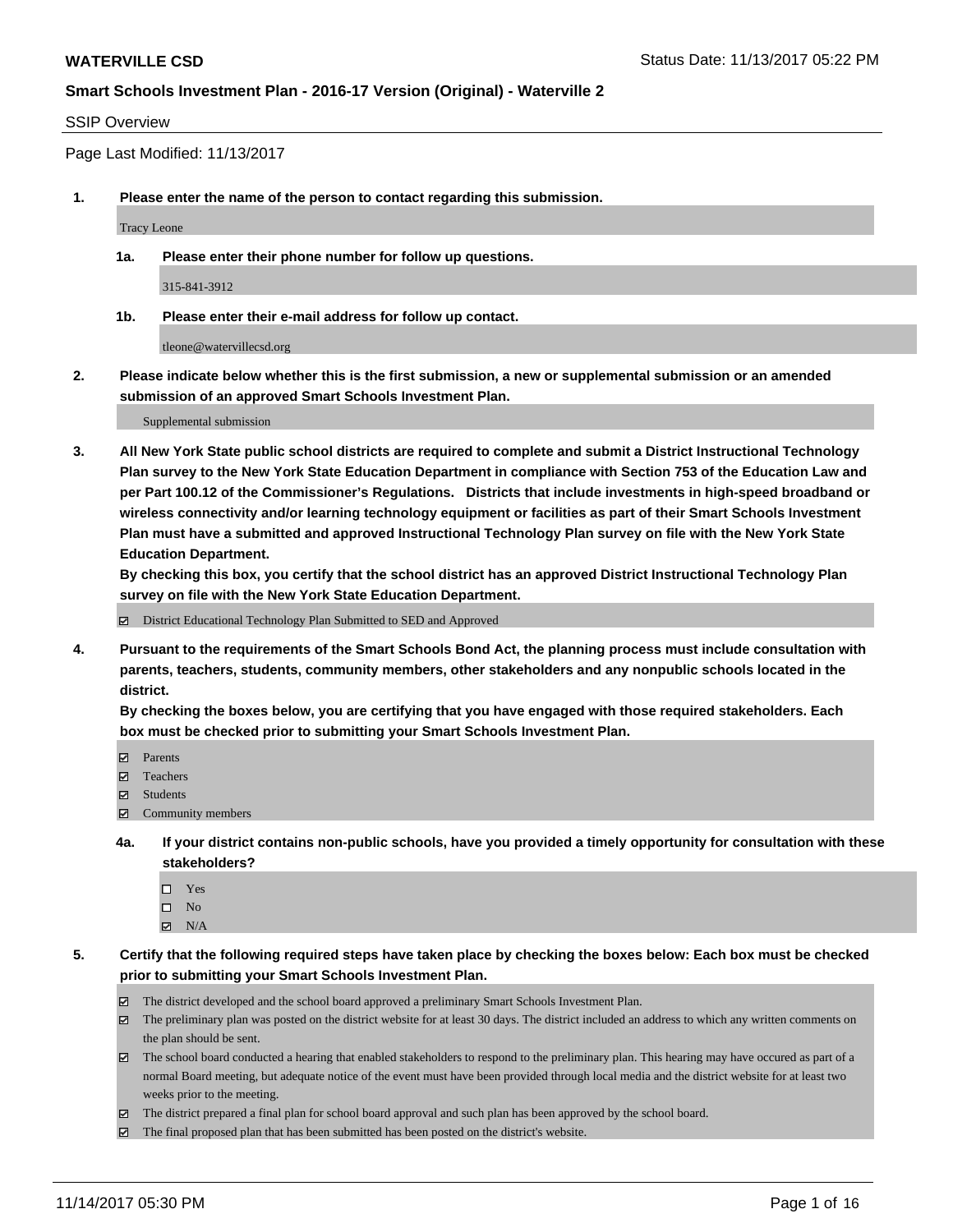#### SSIP Overview

Page Last Modified: 11/13/2017

**5a. Please upload the proposed Smart Schools Investment Plan (SSIP) that was posted on the district's website, along with any supporting materials. Note that this should be different than your recently submitted Educational Technology Survey. The Final SSIP, as approved by the School Board, should also be posted on the website and remain there during the course of the projects contained therein.**

Waterville SMART presentation -year 1.pdf

**5b. Enter the webpage address where the final Smart Schools Investment Plan is posted. The Plan should remain posted for the life of the included projects.**

http://www.watervillecsd.org/site/default.aspx?PageType=3&DomainID=4&ModuleInstanceID=191&ViewID=047E6BE3-6D87-4130-8424- D8E4E9ED6C2A&RenderLoc=0&FlexDataID=3713&PageID=1

**6. Please enter an estimate of the total number of students and staff that will benefit from this Smart Schools Investment Plan based on the cumulative projects submitted to date.**

930

**7. An LEA/School District may partner with one or more other LEA/School Districts to form a consortium to pool Smart Schools Bond Act funds for a project that meets all other Smart School Bond Act requirements. Each school district participating in the consortium will need to file an approved Smart Schools Investment Plan for the project and submit a signed Memorandum of Understanding that sets forth the details of the consortium including the roles of each respective district.**

 $\Box$  The district plans to participate in a consortium to partner with other school district(s) to implement a Smart Schools project.

**8. Please enter the name and 6-digit SED Code for each LEA/School District participating in the Consortium.**

| <b>Partner LEA/District</b> | ISED BEDS Code |
|-----------------------------|----------------|
| (No Response)               | (No Response)  |

**9. Please upload a signed Memorandum of Understanding with all of the participating Consortium partners.**

(No Response)

**10. Your district's Smart Schools Bond Act Allocation is:**

\$997,805

**11. Enter the budget sub-allocations by category that you are submitting for approval at this time. If you are not budgeting SSBA funds for a category, please enter 0 (zero.) If the value entered is \$0, you will not be required to complete that survey question.**

|                                       | Sub-           |
|---------------------------------------|----------------|
|                                       | Allocations    |
| School Connectivity                   | $\overline{0}$ |
| Connectivity Projects for Communities | $\overline{0}$ |
| <b>Classroom Technology</b>           | $\Omega$       |
| Pre-Kindergarten Classrooms           | $\overline{0}$ |
| Replace Transportable Classrooms      | $\Omega$       |
| High-Tech Security Features           | 45,743         |
| Totals:                               | 45,743         |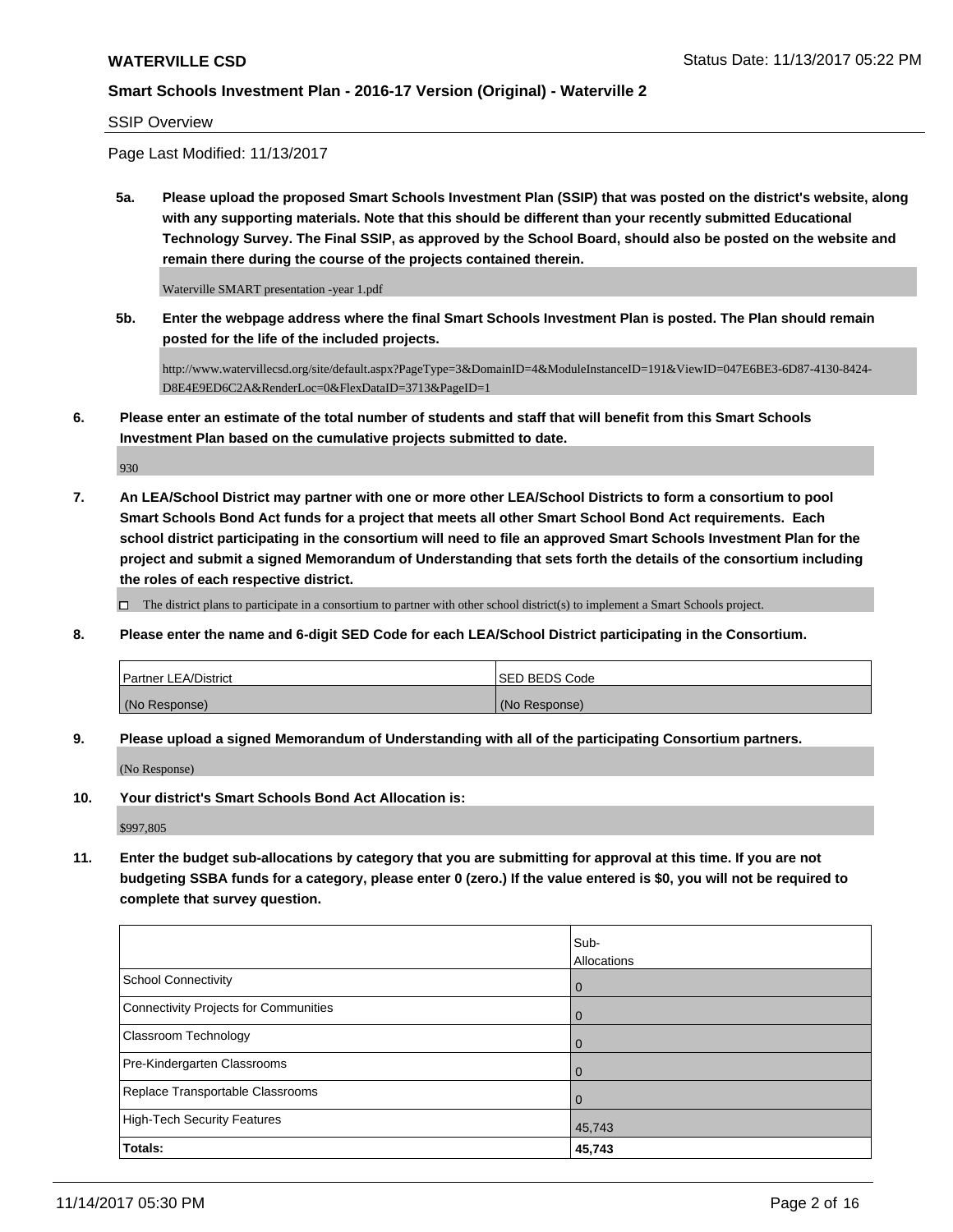### School Connectivity

Page Last Modified: 11/14/2016

- **1. In order for students and faculty to receive the maximum benefit from the technology made available under the Smart Schools Bond Act, their school buildings must possess sufficient connectivity infrastructure to ensure that devices can be used during the school day. Smart Schools Investment Plans must demonstrate that:**
	- **sufficient infrastructure that meets the Federal Communications Commission's 100 Mbps per 1,000 students standard currently exists in the buildings where new devices will be deployed, or**
	- **is a planned use of a portion of Smart Schools Bond Act funds, or**
	- **is under development through another funding source.**

**Smart Schools Bond Act funds used for technology infrastructure or classroom technology investments must increase the number of school buildings that meet or exceed the minimum speed standard of 100 Mbps per 1,000 students and staff within 12 months. This standard may be met on either a contracted 24/7 firm service or a "burstable" capability. If the standard is met under the burstable criteria, it must be:**

**1. Specifically codified in a service contract with a provider, and**

**2. Guaranteed to be available to all students and devices as needed, particularly during periods of high demand, such as computer-based testing (CBT) periods.**

**Please describe how your district already meets or is planning to meet this standard within 12 months of plan submission.**

(No Response)

**1a. If a district believes that it will be impossible to meet this standard within 12 months, it may apply for a waiver of this requirement, as described on the Smart Schools website. The waiver must be filed and approved by SED prior to submitting this survey.**

**2. Connectivity Speed Calculator (Required)**

|                         | l Number of<br>Students | Multiply by<br>100 Kbps | Divide by 1000 Current Speed<br>to Convert to<br>Required<br>Speed in Mb | lin Mb           | Expected<br>Speed to be<br>Attained Within Required<br>12 Months | <b>Expected Date</b><br>When<br>Speed Will be<br>Met |
|-------------------------|-------------------------|-------------------------|--------------------------------------------------------------------------|------------------|------------------------------------------------------------------|------------------------------------------------------|
| <b>Calculated Speed</b> | (No<br>Response)        | (No Response)           | (No<br>Response)                                                         | (No<br>Response) | (No<br>Response)                                                 | (No<br>Response)                                     |

**3. Describe how you intend to use Smart Schools Bond Act funds for high-speed broadband and/or wireless connectivity projects in school buildings.**

(No Response)

**4. Describe the linkage between the district's District Instructional Technology Plan and the proposed projects. (There should be a link between your response to this question and your response to Question 1 in Part E. Curriculum and Instruction "What are the district's plans to use digital connectivity and technology to improve teaching and learning?)**

(No Response)

 $\Box$  By checking this box, you are certifying that the school district has an approved waiver of this requirement on file with the New York State Education Department.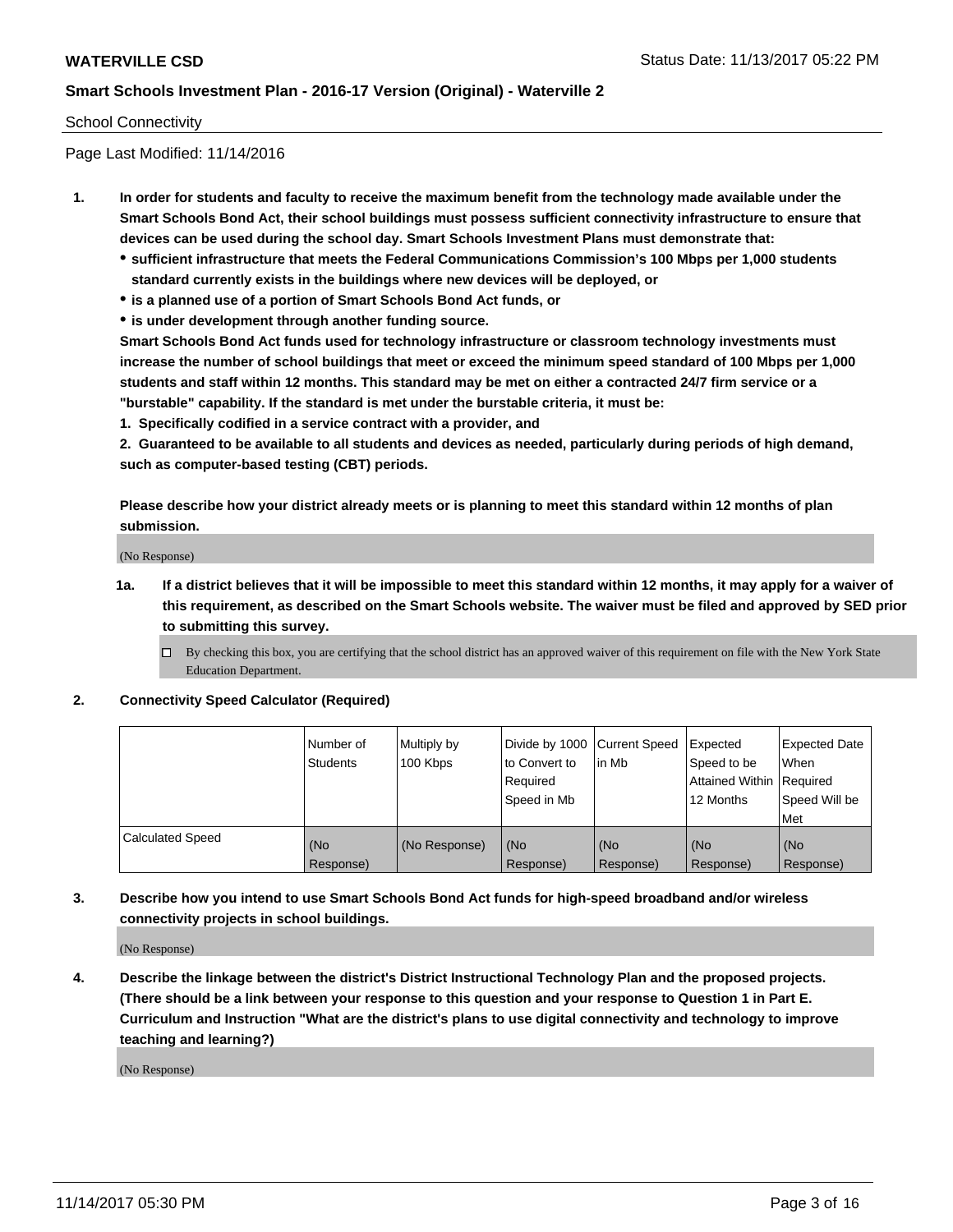#### School Connectivity

Page Last Modified: 11/14/2016

**5. If the district wishes to have students and staff access the Internet from wireless devices within the school building, or in close proximity to it, it must first ensure that it has a robust Wi-Fi network in place that has sufficient bandwidth to meet user demand.**

**Please describe how you have quantified this demand and how you plan to meet this demand.**

(No Response)

**6. As indicated on Page 5 of the guidance, the Office of Facilities Planning will have to conduct a preliminary review of all capital projects, including connectivity projects.**

**Please indicate on a separate row each project number given to you by the Office of Facilities Planning.**

| Project Number |  |
|----------------|--|
|                |  |
| (No Response)  |  |

**7. Certain high-tech security and connectivity infrastructure projects may be eligible for an expedited review process as determined by the Office of Facilities Planning.**

**Was your project deemed eligible for streamlined review?**

(No Response)

**8. Include the name and license number of the architect or engineer of record.**

| Name          | License Number |
|---------------|----------------|
| (No Response) | (No Response)  |

**9. If you are submitting an allocation for School Connectivity complete this table.**

**Note that the calculated Total at the bottom of the table must equal the Total allocation for this category that you entered in the SSIP Overview overall budget.** 

|                                            | Sub-          |
|--------------------------------------------|---------------|
|                                            | Allocation    |
| Network/Access Costs                       | (No Response) |
| <b>Outside Plant Costs</b>                 | (No Response) |
| School Internal Connections and Components | (No Response) |
| <b>Professional Services</b>               | (No Response) |
| Testing                                    | (No Response) |
| <b>Other Upfront Costs</b>                 | (No Response) |
| <b>Other Costs</b>                         | (No Response) |
| Totals:                                    | 0             |

**10. Please detail the type, quantity, per unit cost and total cost of the eligible items under each sub-category. This is especially important for any expenditures listed under the "Other" category. All expenditures must be eligible for tax-exempt financing to be reimbursed through the SSBA. Sufficient detail must be provided so that we can verify this is the case. If you have any questions, please contact us directly through smartschools@nysed.gov. NOTE: Wireless Access Points should be included in this category, not under Classroom Educational Technology,**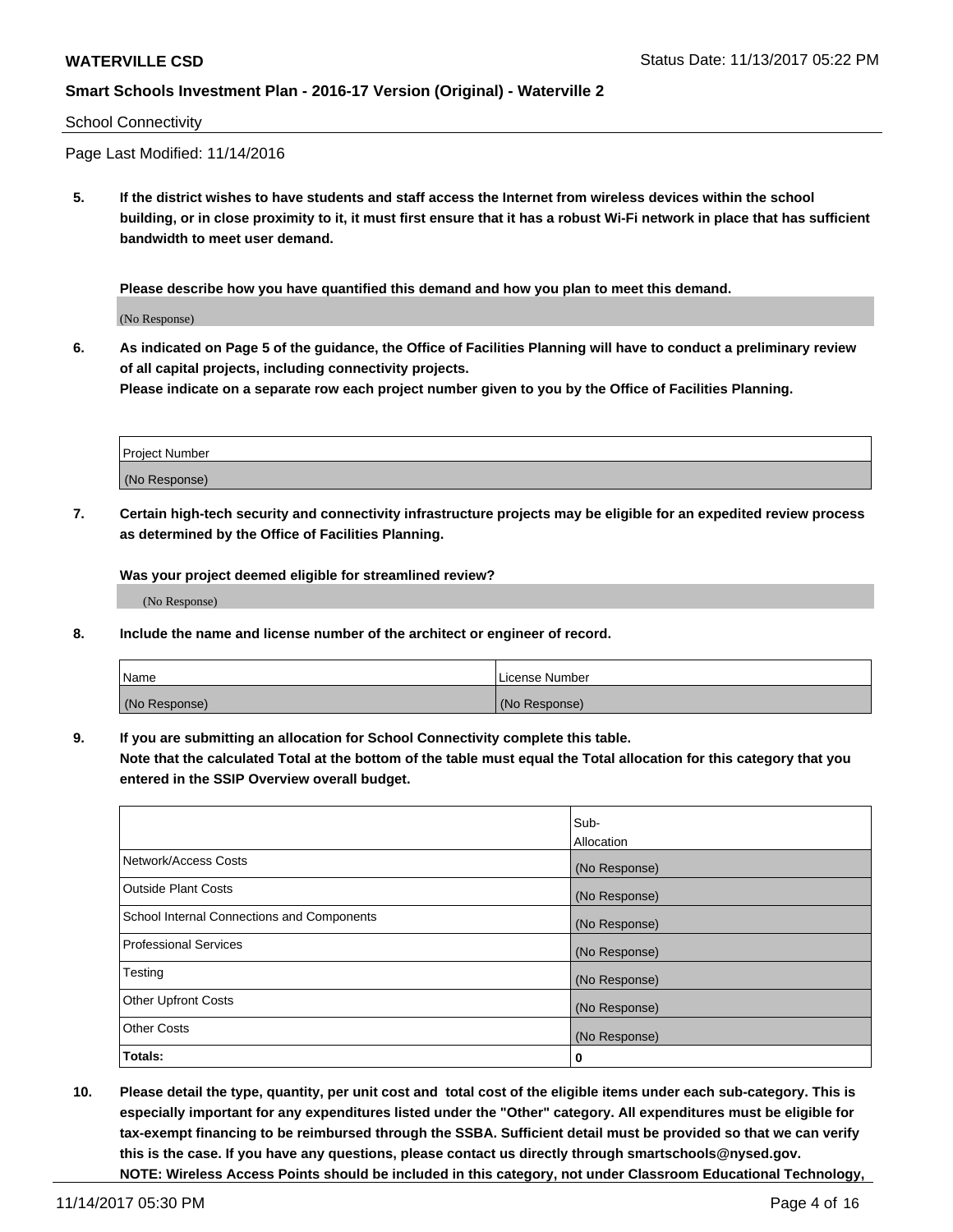School Connectivity

Page Last Modified: 11/14/2016

## **except those that will be loaned/purchased for nonpublic schools. Add rows under each sub-category for additional items, as needed.**

| Select the allowable expenditure | Item to be purchased | Quantity      | Cost per Item | <b>Total Cost</b> |
|----------------------------------|----------------------|---------------|---------------|-------------------|
| type.                            |                      |               |               |                   |
| Repeat to add another item under |                      |               |               |                   |
| each type.                       |                      |               |               |                   |
| (No Response)                    | (No Response)        | (No Response) | (No Response) | (No Response)     |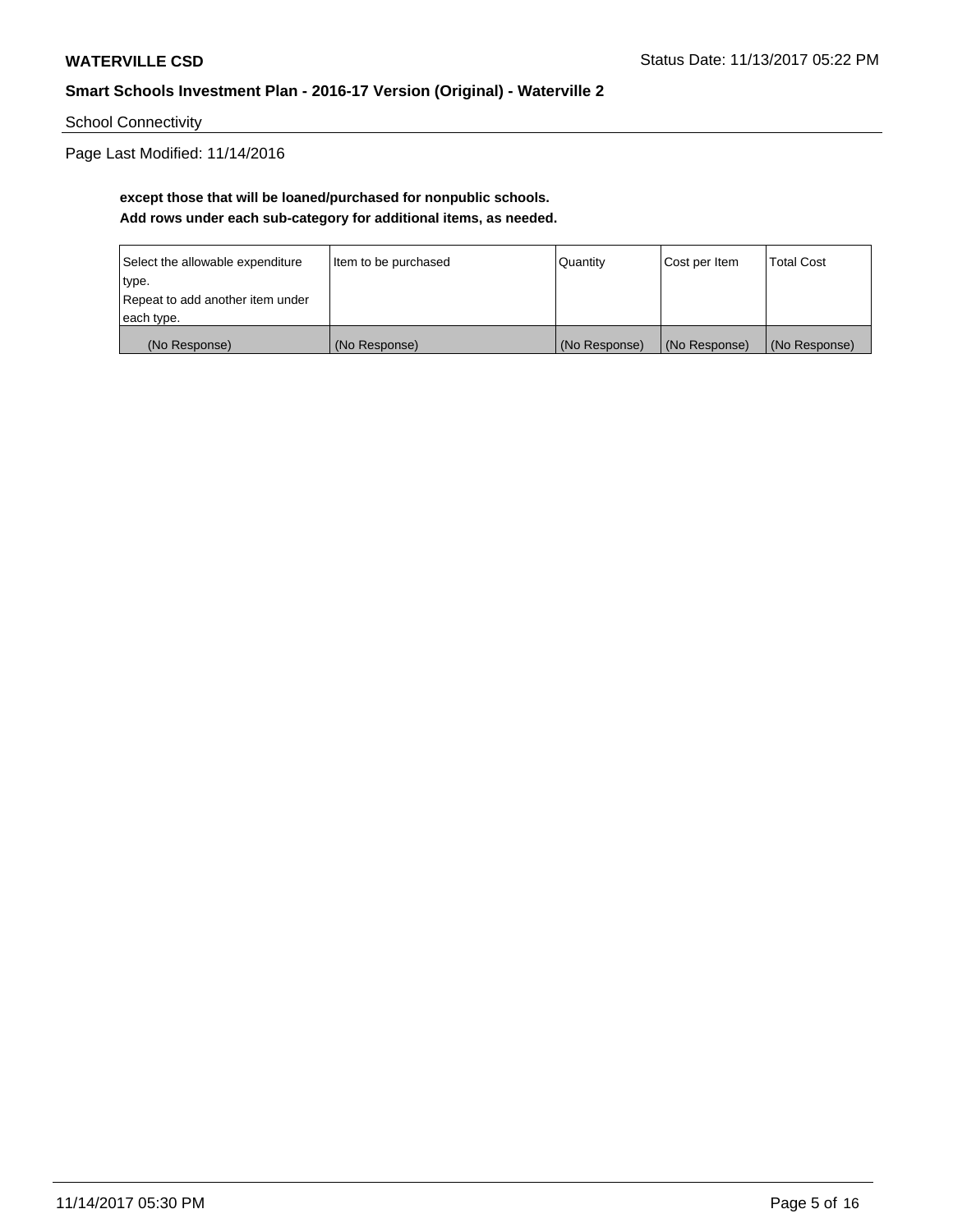Community Connectivity (Broadband and Wireless)

Page Last Modified: 11/14/2016

**1. Describe how you intend to use Smart Schools Bond Act funds for high-speed broadband and/or wireless connectivity projects in the community.**

(No Response)

**2. Please describe how the proposed project(s) will promote student achievement and increase student and/or staff access to the Internet in a manner that enhances student learning and/or instruction outside of the school day and/or school building.**

(No Response)

- **3. Community connectivity projects must comply with all the necessary local building codes and regulations (building and related permits are not required prior to plan submission).**
	- $\Box$  I certify that we will comply with all the necessary local building codes and regulations.
- **4. Please describe the physical location of the proposed investment.**

(No Response)

**5. Please provide the initial list of partners participating in the Community Connectivity Broadband Project, along with their Federal Tax Identification (Employer Identification) number.**

| <b>Project Partners</b> | l Federal ID # |
|-------------------------|----------------|
| (No Response)           | (No Response)  |

**6. If you are submitting an allocation for Community Connectivity, complete this table. Note that the calculated Total at the bottom of the table must equal the Total allocation for this category that you entered in the SSIP Overview overall budget.**

|                                    | Sub-Allocation |
|------------------------------------|----------------|
| Network/Access Costs               | (No Response)  |
| <b>Outside Plant Costs</b>         | (No Response)  |
| <b>Tower Costs</b>                 | (No Response)  |
| <b>Customer Premises Equipment</b> | (No Response)  |
| <b>Professional Services</b>       | (No Response)  |
| Testing                            | (No Response)  |
| <b>Other Upfront Costs</b>         | (No Response)  |
| <b>Other Costs</b>                 | (No Response)  |
| Totals:                            | 0              |

**7. Please detail the type, quantity, per unit cost and total cost of the eligible items under each sub-category. This is especially important for any expenditures listed under the "Other" category. All expenditures must be capital-bond eligible to be reimbursed through the SSBA. If you have any questions, please contact us directly through smartschools@nysed.gov.**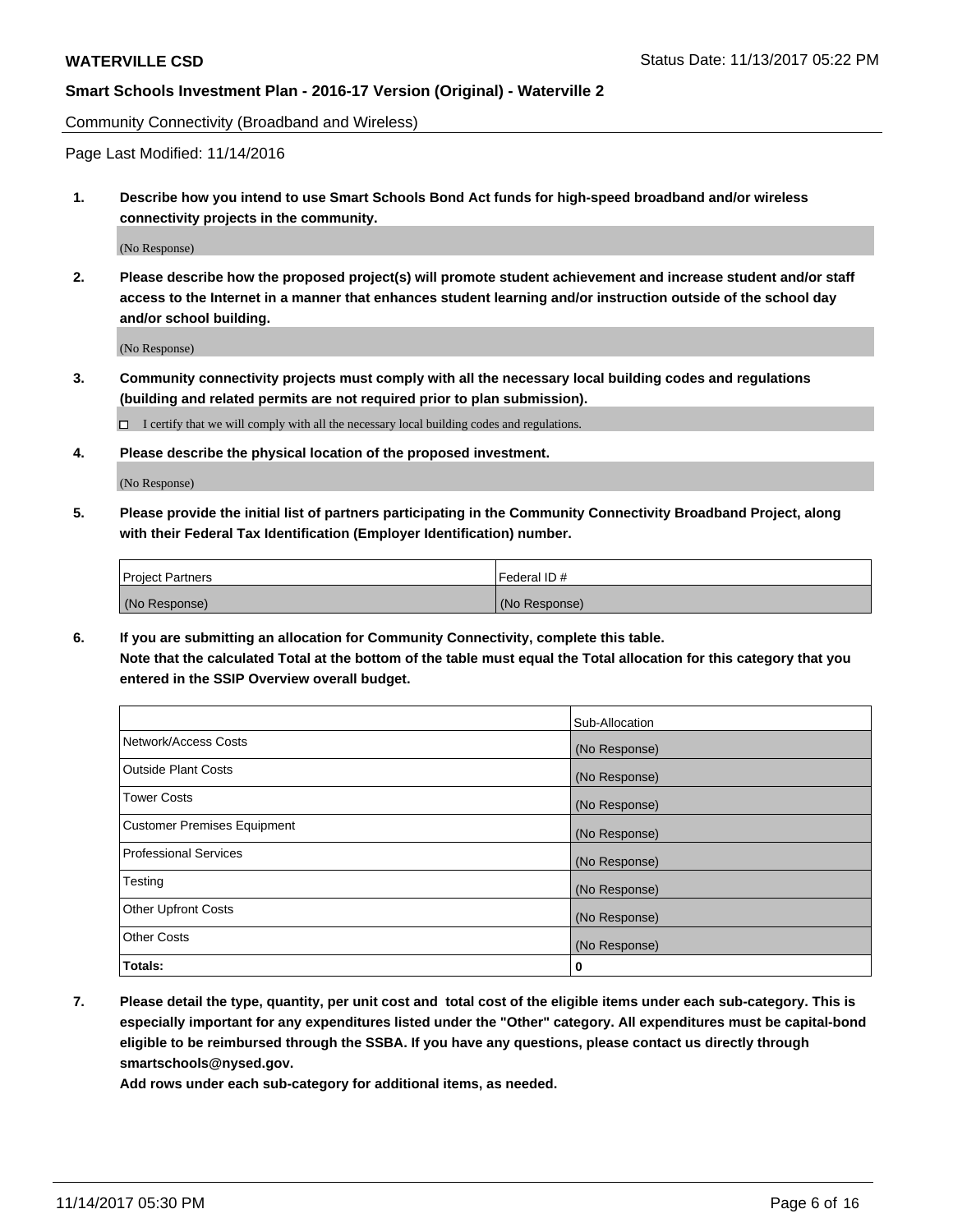Community Connectivity (Broadband and Wireless)

Page Last Modified: 11/14/2016

| Select the allowable expenditure | Item to be purchased | Quantity      | Cost per Item | <b>Total Cost</b> |
|----------------------------------|----------------------|---------------|---------------|-------------------|
| type.                            |                      |               |               |                   |
| Repeat to add another item under |                      |               |               |                   |
| each type.                       |                      |               |               |                   |
| (No Response)                    | (No Response)        | (No Response) | (No Response) | (No Response)     |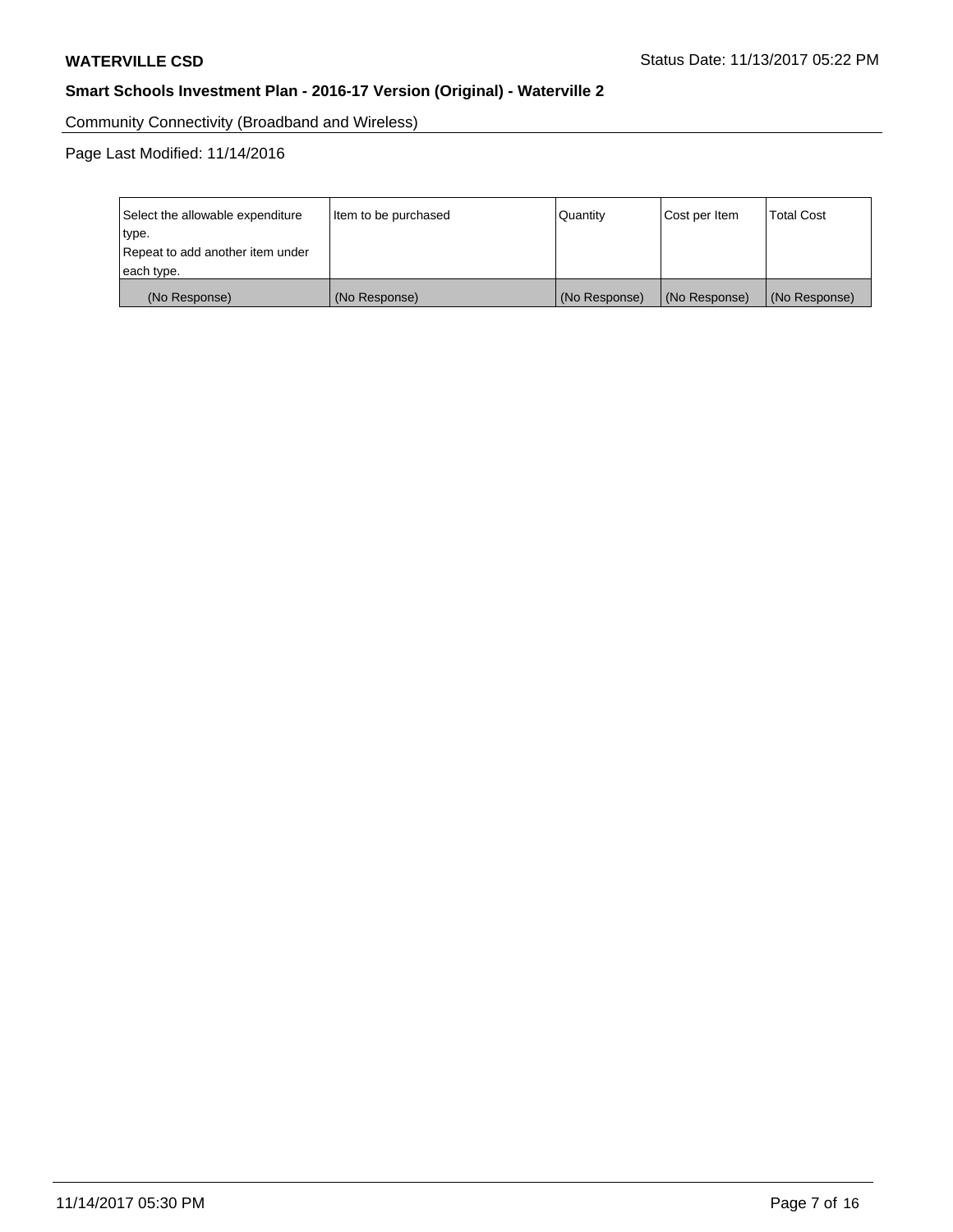#### Classroom Learning Technology

Page Last Modified: 11/14/2016

**1. In order for students and faculty to receive the maximum benefit from the technology made available under the Smart Schools Bond Act, their school buildings must possess sufficient connectivity infrastructure to ensure that devices can be used during the school day. Smart Schools Investment Plans must demonstrate that sufficient infrastructure that meets the Federal Communications Commission's 100 Mbps per 1,000 students standard currently exists in the buildings where new devices will be deployed, or is a planned use of a portion of Smart Schools Bond Act funds, or is under development through another funding source.**

**Smart Schools Bond Act funds used for technology infrastructure or classroom technology investments must increase the number of school buildings that meet or exceed the minimum speed standard of 100 Mbps per 1,000 students and staff within 12 months. This standard may be met on either a contracted 24/7 firm service or a "burstable" capability. If the standard is met under the burstable criteria, it must be:**

**1. Specifically codified in a service contract with a provider, and**

**2. Guaranteed to be available to all students and devices as needed, particularly during periods of high demand, such as computer-based testing (CBT) periods.**

**Please describe how your district already meets or is planning to meet this standard within 12 months of plan submission.**

(No Response)

- **1a. If a district believes that it will be impossible to meet this standard within 12 months, it may apply for a waiver of this requirement, as described on the Smart Schools website. The waiver must be filed and approved by SED prior to submitting this survey.**
	- $\Box$  By checking this box, you are certifying that the school district has an approved waiver of this requirement on file with the New York State Education Department.
- **2. Connectivity Speed Calculator (Required)**

|                         | Number of<br><b>Students</b> | Multiply by<br>100 Kbps | Divide by 1000 Current Speed<br>to Convert to<br>Reauired<br>Speed in Mb | l in Mb          | Expected<br>Speed to be<br>Attained Within   Required<br>12 Months | Expected Date<br>When<br>Speed Will be<br>Met |
|-------------------------|------------------------------|-------------------------|--------------------------------------------------------------------------|------------------|--------------------------------------------------------------------|-----------------------------------------------|
| <b>Calculated Speed</b> | (No<br>Response)             | (No Response)           | (No<br>Response)                                                         | (No<br>Response) | (No<br>Response)                                                   | (No<br>Response)                              |

**3. If the district wishes to have students and staff access the Internet from wireless devices within the school building, or in close proximity to it, it must first ensure that it has a robust Wi-Fi network in place that has sufficient bandwidth to meet user demand.**

**Please describe how you have quantified this demand and how you plan to meet this demand.**

(No Response)

**4. All New York State public school districts are required to complete and submit an Instructional Technology Plan survey to the New York State Education Department in compliance with Section 753 of the Education Law and per Part 100.12 of the Commissioner's Regulations.**

**Districts that include educational technology purchases as part of their Smart Schools Investment Plan must have a submitted and approved Instructional Technology Plan survey on file with the New York State Education Department.**

By checking this box, you are certifying that the school district has an approved Instructional Technology Plan survey on file with the New York State Education Department.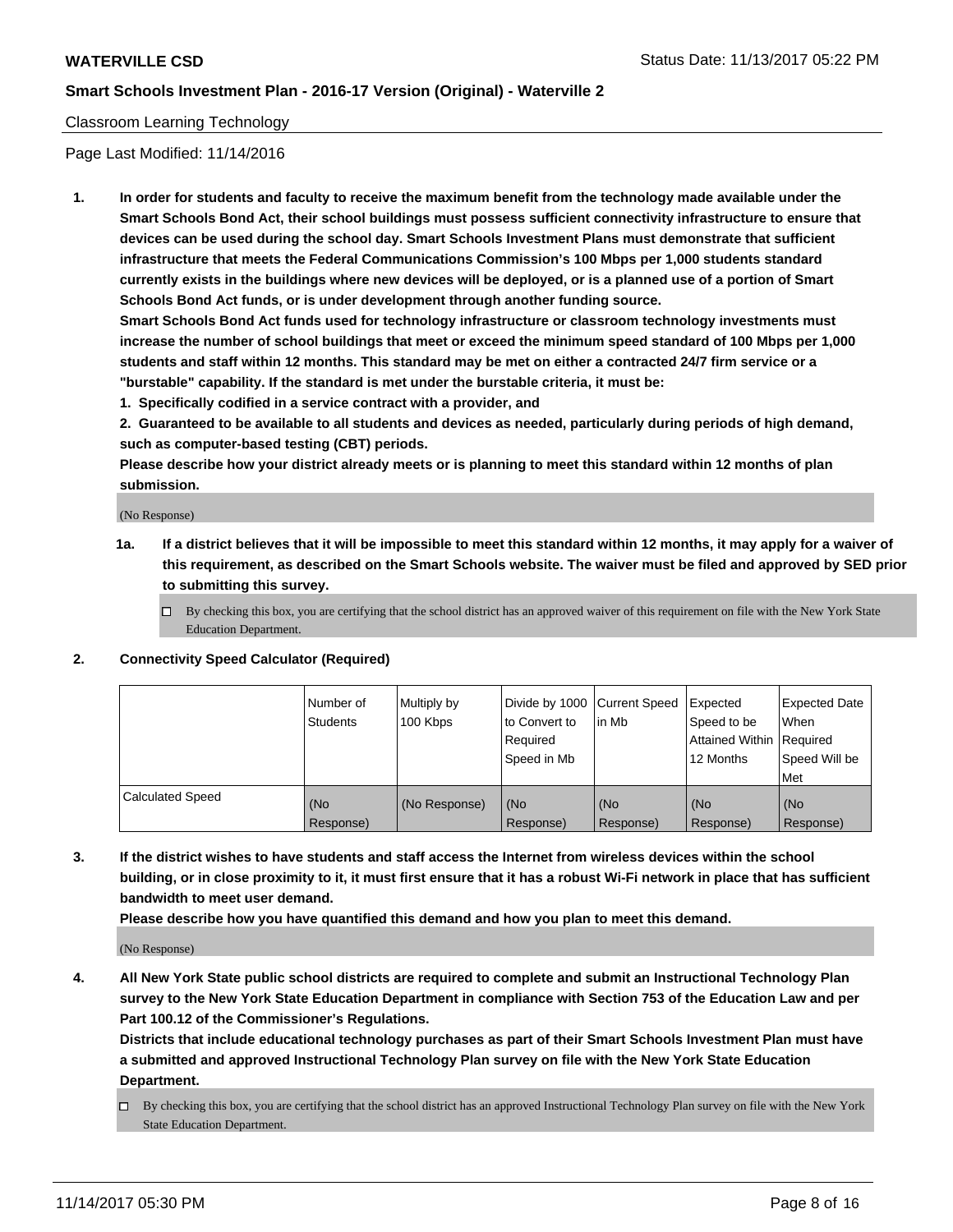#### Classroom Learning Technology

Page Last Modified: 11/14/2016

**5. Describe the devices you intend to purchase and their compatibility with existing or planned platforms or systems. Specifically address the adequacy of each facility's electrical, HVAC and other infrastructure necessary to install and support the operation of the planned technology.**

(No Response)

- **6. Describe how the proposed technology purchases will:**
	- **> enhance differentiated instruction;**
	- **> expand student learning inside and outside the classroom;**
	- **> benefit students with disabilities and English language learners; and**
	- **> contribute to the reduction of other learning gaps that have been identified within the district.**

**The expectation is that districts will place a priority on addressing the needs of students who struggle to succeed in a rigorous curriculum. Responses in this section should specifically address this concern and align with the district's Instructional Technology Plan (in particular Question 2 of E. Curriculum and Instruction: "Does the district's instructional technology plan address the needs of students with disabilities to ensure equitable access to instruction, materials and assessments?" and Question 3 of the same section: "Does the district's instructional technology plan address the provision of assistive technology specifically for students with disabilities to ensure access to and participation in the general curriculum?"**

(No Response)

**7. Where appropriate, describe how the proposed technology purchases will enhance ongoing communication with parents and other stakeholders and help the district facilitate technology-based regional partnerships, including distance learning and other efforts.**

(No Response)

**8. Describe the district's plan to provide professional development to ensure that administrators, teachers and staff can employ the technology purchased to enhance instruction successfully.**

**Note: This response should be aligned and expanded upon in accordance with your district's response to Question 1 of F. Professional Development of your Instructional Technology Plan: "Please provide a summary of professional development offered to teachers and staff, for the time period covered by this plan, to support technology to enhance teaching and learning. Please include topics, audience and method of delivery within your summary."**

(No Response)

- **9. Districts must contact the SUNY/CUNY teacher preparation program that supplies the largest number of the district's new teachers to request advice on innovative uses and best practices at the intersection of pedagogy and educational technology.**
	- By checking this box, you certify that you have contacted the SUNY/CUNY teacher preparation program that supplies the largest number of your new teachers to request advice on these issues.
	- **9a. Please enter the name of the SUNY or CUNY Institution that you contacted.**

(No Response)

**9b. Enter the primary Institution phone number.**

(No Response)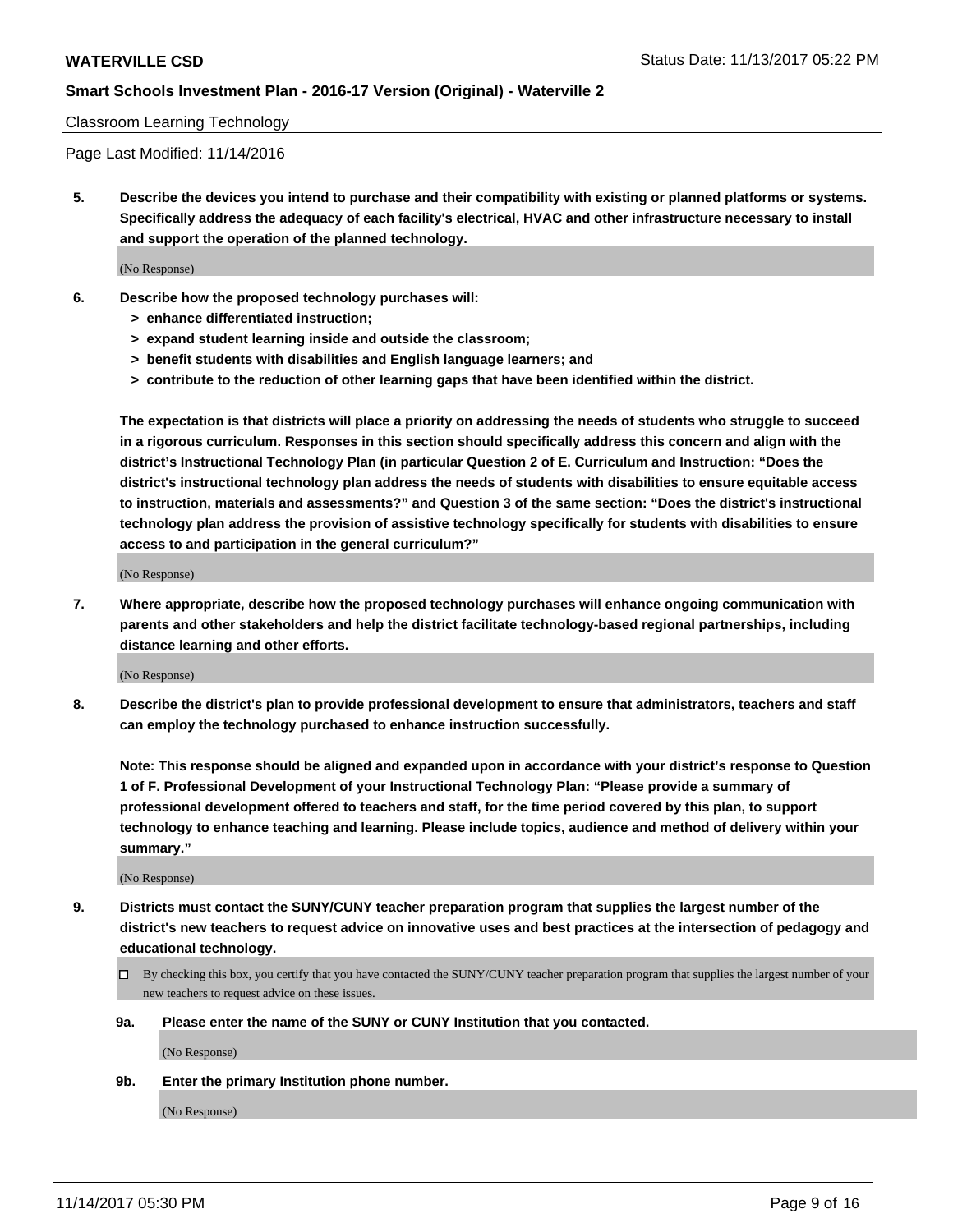Classroom Learning Technology

Page Last Modified: 11/14/2016

**9c. Enter the name of the contact person with whom you consulted and/or will be collaborating with on innovative uses of technology and best practices.**

(No Response)

**10. A district whose Smart Schools Investment Plan proposes the purchase of technology devices and other hardware must account for nonpublic schools in the district.**

**Are there nonpublic schools within your school district?**

Yes

 $\square$  No

**11. Nonpublic Classroom Technology Loan Calculator**

**The Smart Schools Bond Act provides that any Classroom Learning Technology purchases made using Smart Schools funds shall be lent, upon request, to nonpublic schools in the district. However, no school district shall be required to loan technology in amounts greater than the total obtained and spent on technology pursuant to the Smart Schools Bond Act and the value of such loan may not exceed the total of \$250 multiplied by the nonpublic school enrollment in the base year at the time of enactment.**

**See:**

**http://www.p12.nysed.gov/mgtserv/smart\_schools/docs/Smart\_Schools\_Bond\_Act\_Guidance\_04.27.15\_Final.pdf.**

|                                       | 1. Classroom   | l 2. Public   | 3. Nonpublic | l 4. Sum of | 15. Total Per                                                                                 | 6. Total       |
|---------------------------------------|----------------|---------------|--------------|-------------|-----------------------------------------------------------------------------------------------|----------------|
|                                       | Technology     | Enrollment    | Enrollment   | Public and  | Pupil Sub-                                                                                    | Nonpublic Loan |
|                                       | Sub-allocation | $(2014 - 15)$ | $(2014-15)$  | l Nonpublic | allocation                                                                                    | Amount         |
|                                       |                |               |              | Enrollment  |                                                                                               |                |
| Calculated Nonpublic Loan<br>  Amount |                |               |              |             | (No Response)   (No Response)   (No Response)   (No Response)   (No Response)   (No Response) |                |

**12. To ensure the sustainability of technology purchases made with Smart Schools funds, districts must demonstrate a long-term plan to maintain and replace technology purchases supported by Smart Schools Bond Act funds. This sustainability plan shall demonstrate a district's capacity to support recurring costs of use that are ineligible for Smart Schools Bond Act funding such as device maintenance, technical support, Internet and wireless fees, maintenance of hotspots, staff professional development, building maintenance and the replacement of incidental items. Further, such a sustainability plan shall include a long-term plan for the replacement of purchased devices and equipment at the end of their useful life with other funding sources.**

 $\Box$  By checking this box, you certify that the district has a sustainability plan as described above.

**13. Districts must ensure that devices purchased with Smart Schools Bond funds will be distributed, prepared for use, maintained and supported appropriately. Districts must maintain detailed device inventories in accordance with generally accepted accounting principles.**

By checking this box, you certify that the district has a distribution and inventory management plan and system in place.

**14. If you are submitting an allocation for Classroom Learning Technology complete this table. Note that the calculated Total at the bottom of the table must equal the Total allocation for this category that you entered in the SSIP Overview overall budget.**

|                         | Sub-Allocation |
|-------------------------|----------------|
| Interactive Whiteboards | (No Response)  |
| Computer Servers        | (No Response)  |
| Desktop Computers       | (No Response)  |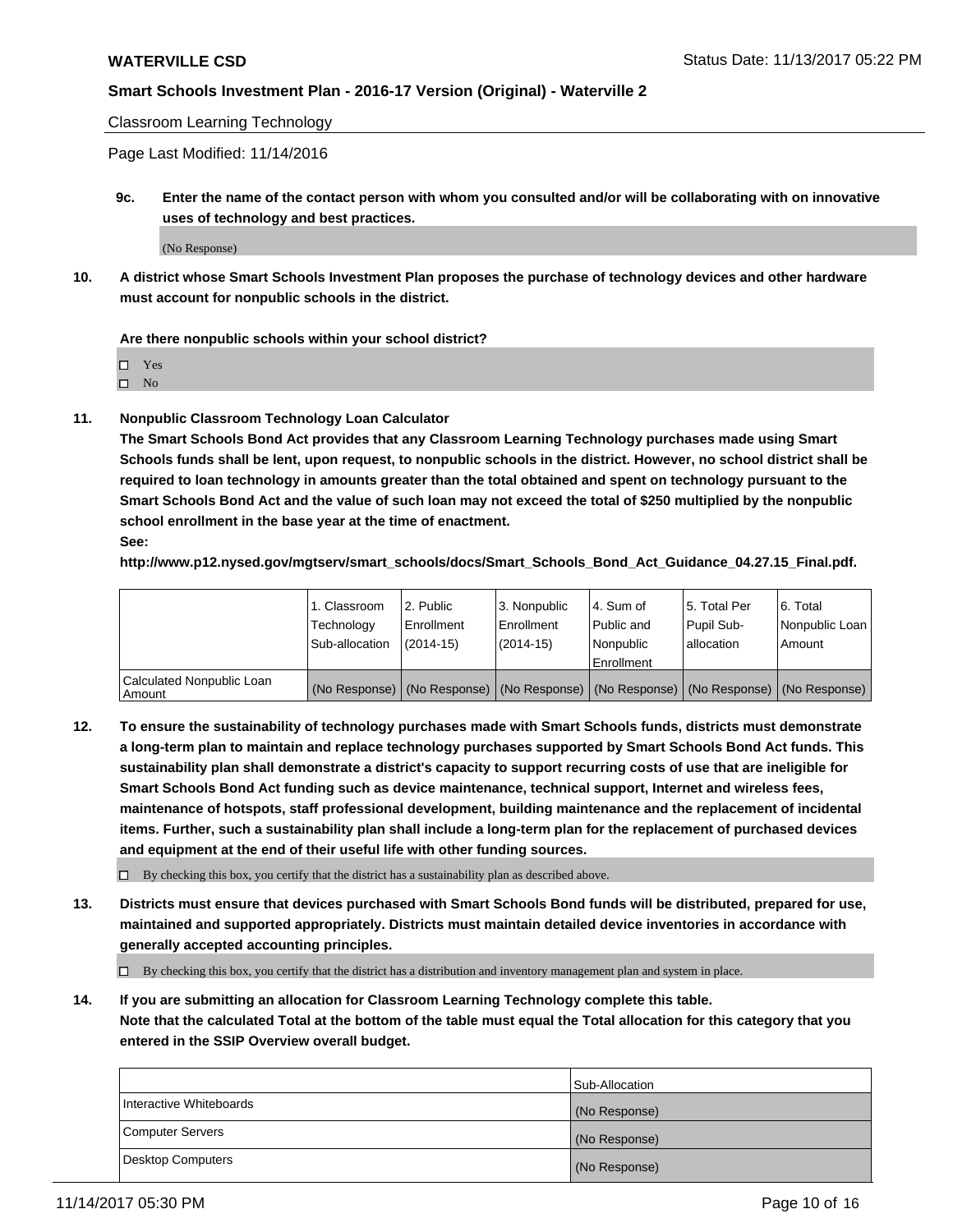### Classroom Learning Technology

Page Last Modified: 11/14/2016

|                         | Sub-Allocation |
|-------------------------|----------------|
| Laptop Computers        | (No Response)  |
| <b>Tablet Computers</b> | (No Response)  |
| <b>Other Costs</b>      | (No Response)  |
| Totals:                 |                |

**15. Please detail the type, quantity, per unit cost and total cost of the eligible items under each sub-category. This is especially important for any expenditures listed under the "Other" category. All expenditures must be capital-bond eligible to be reimbursed through the SSBA. If you have any questions, please contact us directly through smartschools@nysed.gov.**

**Please specify in the "Item to be Purchased" field which specific expenditures and items are planned to meet the district's nonpublic loan requirement, if applicable.**

**NOTE: Wireless Access Points that will be loaned/purchased for nonpublic schools should ONLY be included in this category, not under School Connectivity, where public school districts would list them. Add rows under each sub-category for additional items, as needed.**

| Select the allowable expenditure | I Item to be Purchased | Quantity      | Cost per Item   | <b>Total Cost</b> |
|----------------------------------|------------------------|---------------|-----------------|-------------------|
| type.                            |                        |               |                 |                   |
| Repeat to add another item under |                        |               |                 |                   |
| each type.                       |                        |               |                 |                   |
| (No Response)                    | (No Response)          | (No Response) | l (No Response) | (No Response)     |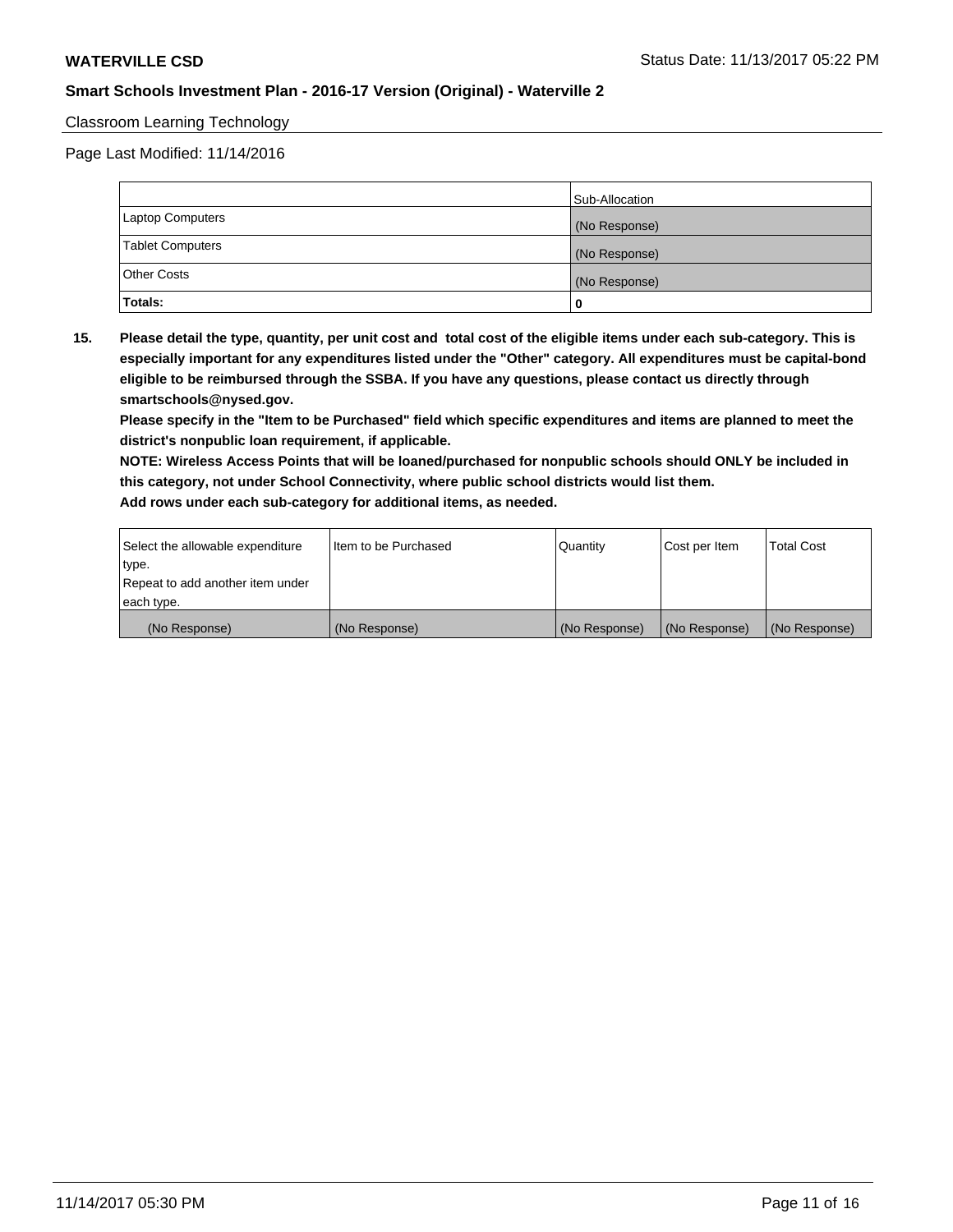#### Pre-Kindergarten Classrooms

Page Last Modified: 11/14/2016

**1. Provide information regarding how and where the district is currently serving pre-kindergarten students and justify the need for additional space with enrollment projections over 3 years.**

(No Response)

- **2. Describe the district's plan to construct, enhance or modernize education facilities to accommodate prekindergarten programs. Such plans must include:**
	- **Specific descriptions of what the district intends to do to each space;**
	- **An affirmation that pre-kindergarten classrooms will contain a minimum of 900 square feet per classroom;**
	- **The number of classrooms involved;**
	- **The approximate construction costs per classroom; and**
	- **Confirmation that the space is district-owned or has a long-term lease that exceeds the probable useful life of the improvements.**

(No Response)

**3. Smart Schools Bond Act funds may only be used for capital construction costs. Describe the type and amount of additional funds that will be required to support ineligible ongoing costs (e.g. instruction, supplies) associated with any additional pre-kindergarten classrooms that the district plans to add.**

(No Response)

**4. All plans and specifications for the erection, repair, enlargement or remodeling of school buildings in any public school district in the State must be reviewed and approved by the Commissioner. Districts that plan capital projects using their Smart Schools Bond Act funds will undergo a Preliminary Review Process by the Office of Facilities Planning.**

**Please indicate on a separate row each project number given to you by the Office of Facilities Planning.**

| Project Number |  |  |
|----------------|--|--|
| (No Response)  |  |  |

**5. If you have made an allocation for Pre-Kindergarten Classrooms, complete this table.**

**Note that the calculated Total at the bottom of the table must equal the Total allocation for this category that you entered in the SSIP Overview overall budget.**

|                                          | Sub-Allocation |
|------------------------------------------|----------------|
| Construct Pre-K Classrooms               | (No Response)  |
| Enhance/Modernize Educational Facilities | (No Response)  |
| <b>Other Costs</b>                       | (No Response)  |
| <b>Totals:</b>                           | 0              |

**6. Please detail the type, quantity, per unit cost and total cost of the eligible items under each sub-category. This is especially important for any expenditures listed under the "Other" category. All expenditures must be capital-bond eligible to be reimbursed through the SSBA. If you have any questions, please contact us directly through smartschools@nysed.gov.**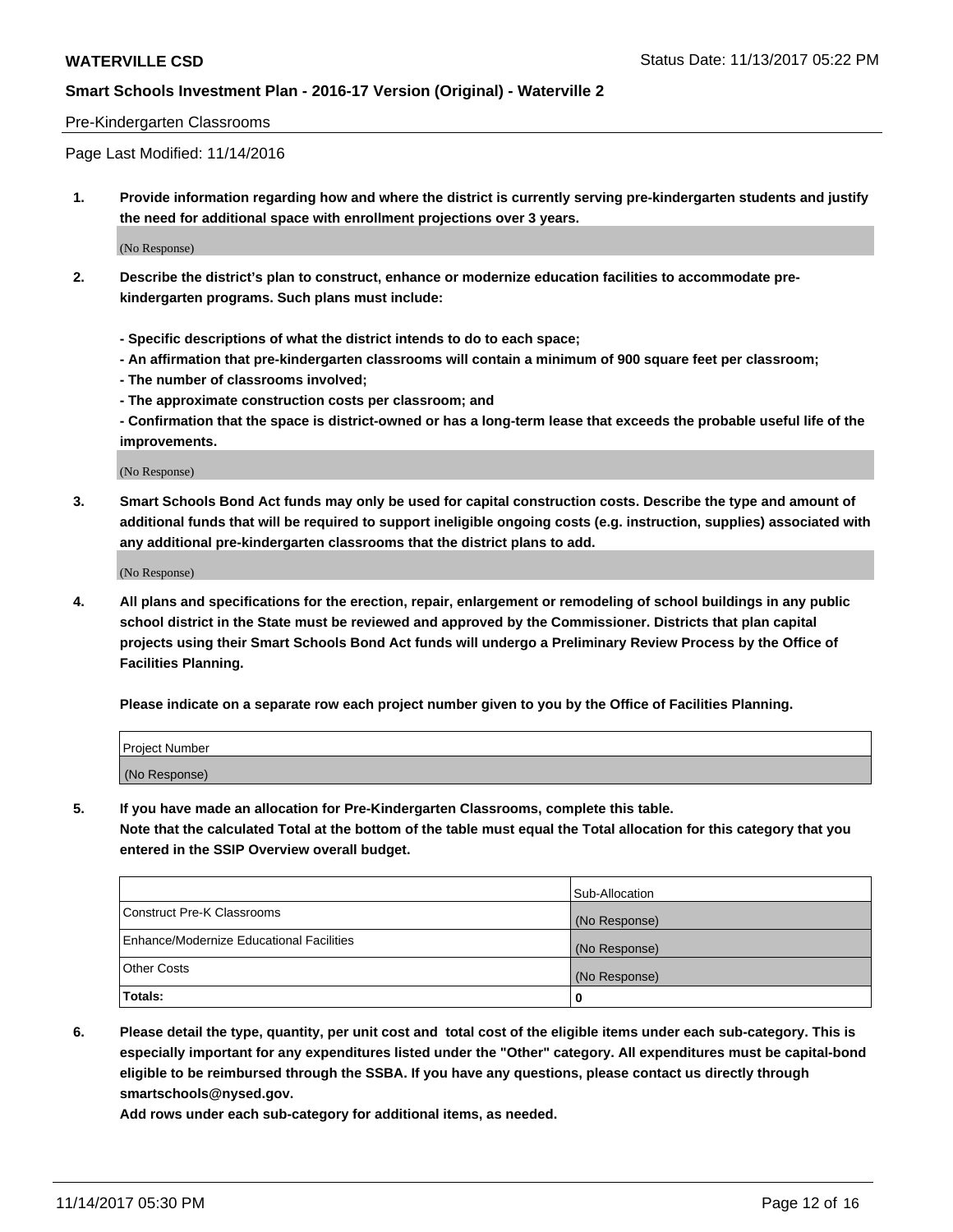# Pre-Kindergarten Classrooms

Page Last Modified: 11/14/2016

| Select the allowable expenditure | Item to be purchased | Quantity      | Cost per Item | <b>Total Cost</b> |
|----------------------------------|----------------------|---------------|---------------|-------------------|
| type.                            |                      |               |               |                   |
| Repeat to add another item under |                      |               |               |                   |
| each type.                       |                      |               |               |                   |
| (No Response)                    | (No Response)        | (No Response) | (No Response) | (No Response)     |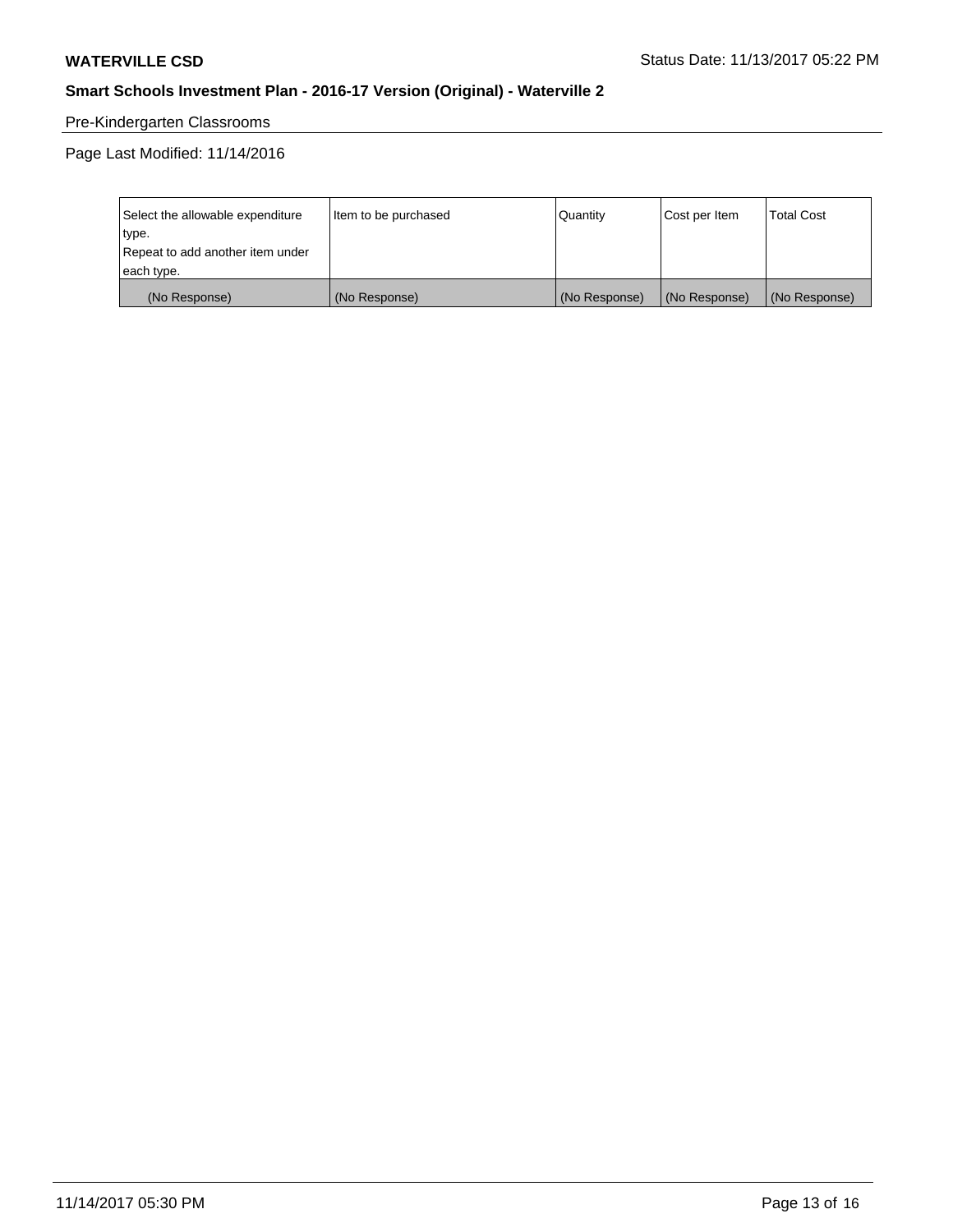Replace Transportable Classrooms

Page Last Modified: 11/14/2016

**1. Describe the district's plan to construct, enhance or modernize education facilities to provide high-quality instructional space by replacing transportable classrooms.**

(No Response)

**2. All plans and specifications for the erection, repair, enlargement or remodeling of school buildings in any public school district in the State must be reviewed and approved by the Commissioner. Districts that plan capital projects using their Smart Schools Bond Act funds will undergo a Preliminary Review Process by the Office of Facilities Planning.**

**Please indicate on a separate row each project number given to you by the Office of Facilities Planning.**

| <b>Project Number</b> |  |
|-----------------------|--|
| (No Response)         |  |

**3. For large projects that seek to blend Smart Schools Bond Act dollars with other funds, please note that Smart Schools Bond Act funds can be allocated on a pro rata basis depending on the number of new classrooms built that directly replace transportable classroom units.**

**If a district seeks to blend Smart Schools Bond Act dollars with other funds describe below what other funds are being used and what portion of the money will be Smart Schools Bond Act funds.**

(No Response)

**4. If you have made an allocation for Replace Transportable Classrooms, complete this table. Note that the calculated Total at the bottom of the table must equal the Total allocation for this category that you entered in the SSIP Overview overall budget.**

|                                                | Sub-Allocation |
|------------------------------------------------|----------------|
| Construct New Instructional Space              | (No Response)  |
| Enhance/Modernize Existing Instructional Space | (No Response)  |
| <b>Other Costs</b>                             | (No Response)  |
| Totals:                                        | 0              |

**5. Please detail the type, quantity, per unit cost and total cost of the eligible items under each sub-category. This is especially important for any expenditures listed under the "Other" category. All expenditures must be capital-bond eligible to be reimbursed through the SSBA. If you have any questions, please contact us directly through smartschools@nysed.gov.**

| Select the allowable expenditure<br>type.      | lltem to be purchased | Quantity      | Cost per Item | <b>Total Cost</b> |
|------------------------------------------------|-----------------------|---------------|---------------|-------------------|
| Repeat to add another item under<br>each type. |                       |               |               |                   |
| (No Response)                                  | (No Response)         | (No Response) | (No Response) | (No Response)     |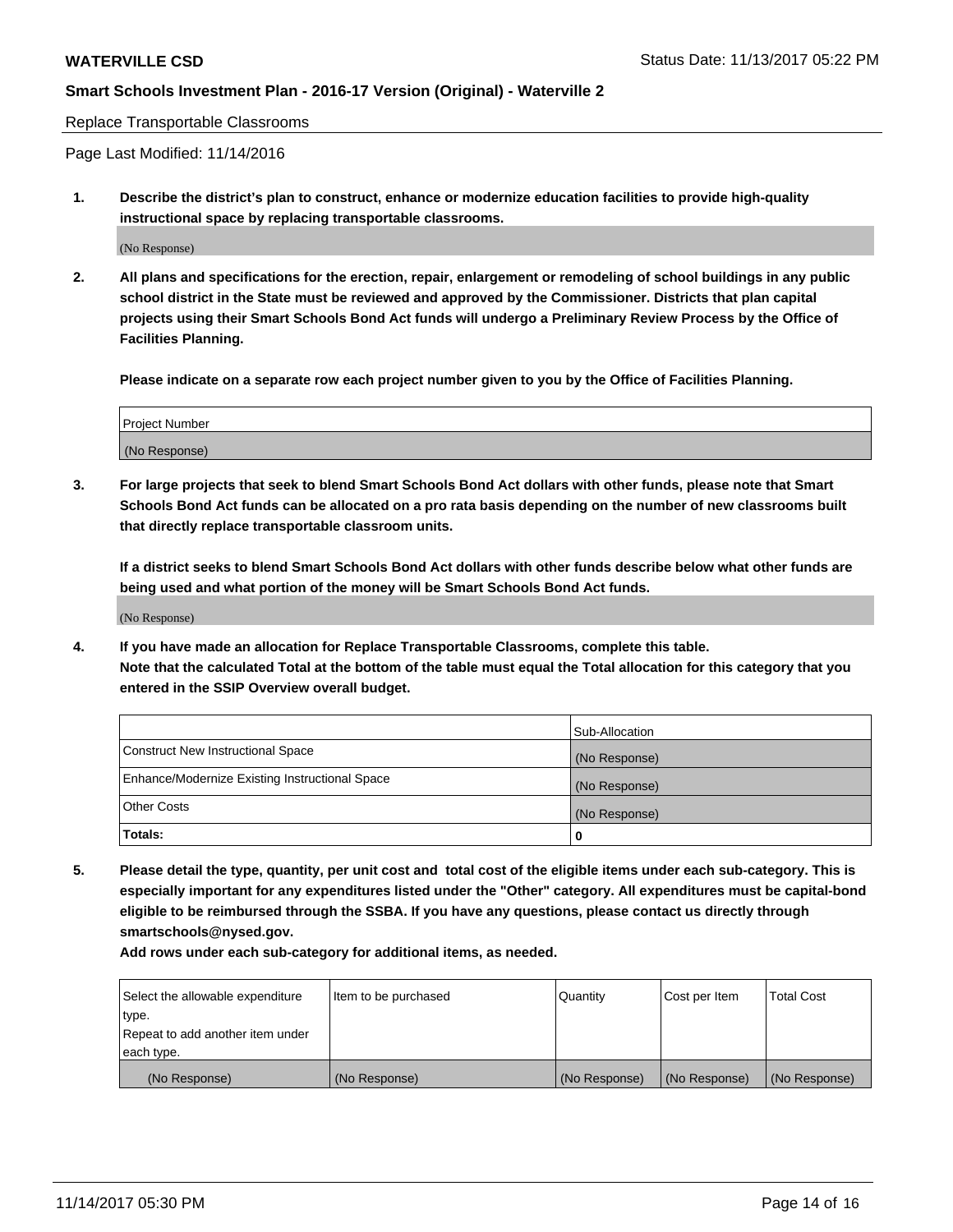#### High-Tech Security Features

Page Last Modified: 11/13/2017

### **1. Describe how you intend to use Smart Schools Bond Act funds to install high-tech security features in school buildings and on school campuses.**

Waterville Central School District has been working on providing their students with a safe learning environment for several years. The district has an extensive video surveillance system. Their main doors have been constructed with double vestibule doors and are secure. The district would like to use their Smart Schools Investment plan for two projects.

The first is an upgrade to their secure door access system. They would like to modernize the system by replacing the control system and the door swipes with a newer system. The old system is limited to about half the exterior doors. They would like upgrade to a system that can control AND monitor all of the doors.

The second component is the replacement of two doors on the building. These doors predate the security system and are not capable of being controlled by the door security system. Waterville is proposing replacing these doors, hardening their frames, and installing automated door swipes on each door.

**2. All plans and specifications for the erection, repair, enlargement or remodeling of school buildings in any public school district in the State must be reviewed and approved by the Commissioner. Districts that plan capital projects using their Smart Schools Bond Act funds will undergo a Preliminary Review Process by the Office of Facilities Planning.** 

**Please indicate on a separate row each project number given to you by the Office of Facilities Planning.**

| Project Number        |  |  |
|-----------------------|--|--|
|                       |  |  |
| 41-19-02-04-7-999-001 |  |  |

#### **3. Was your project deemed eligible for streamlined Review?**

| П | Yes |  |
|---|-----|--|
| 罓 | Nο  |  |

**4. Include the name and license number of the architect or engineer of record.**

| Name          | License Number |
|---------------|----------------|
| Chris Crolius | 22954          |

**5. If you have made an allocation for High-Tech Security Features, complete this table.**

**Note that the calculated Total at the bottom of the table must equal the Total allocation for this category that you entered in the SSIP Overview overall budget.**

|                                                      | Sub-Allocation |
|------------------------------------------------------|----------------|
| Capital-Intensive Security Project (Standard Review) | l O            |
| <b>Electronic Security System</b>                    | 3,315          |
| <b>Entry Control System</b>                          | 42,428         |
| Approved Door Hardening Project                      | l O            |
| <b>Other Costs</b>                                   | l 0            |
| Totals:                                              | 45,743         |

**6. Please detail the type, quantity, per unit cost and total cost of the eligible items under each sub-category. This is especially important for any expenditures listed under the "Other" category. All expenditures must be capital-bond eligible to be reimbursed through the SSBA. If you have any questions, please contact us directly through smartschools@nysed.gov.**